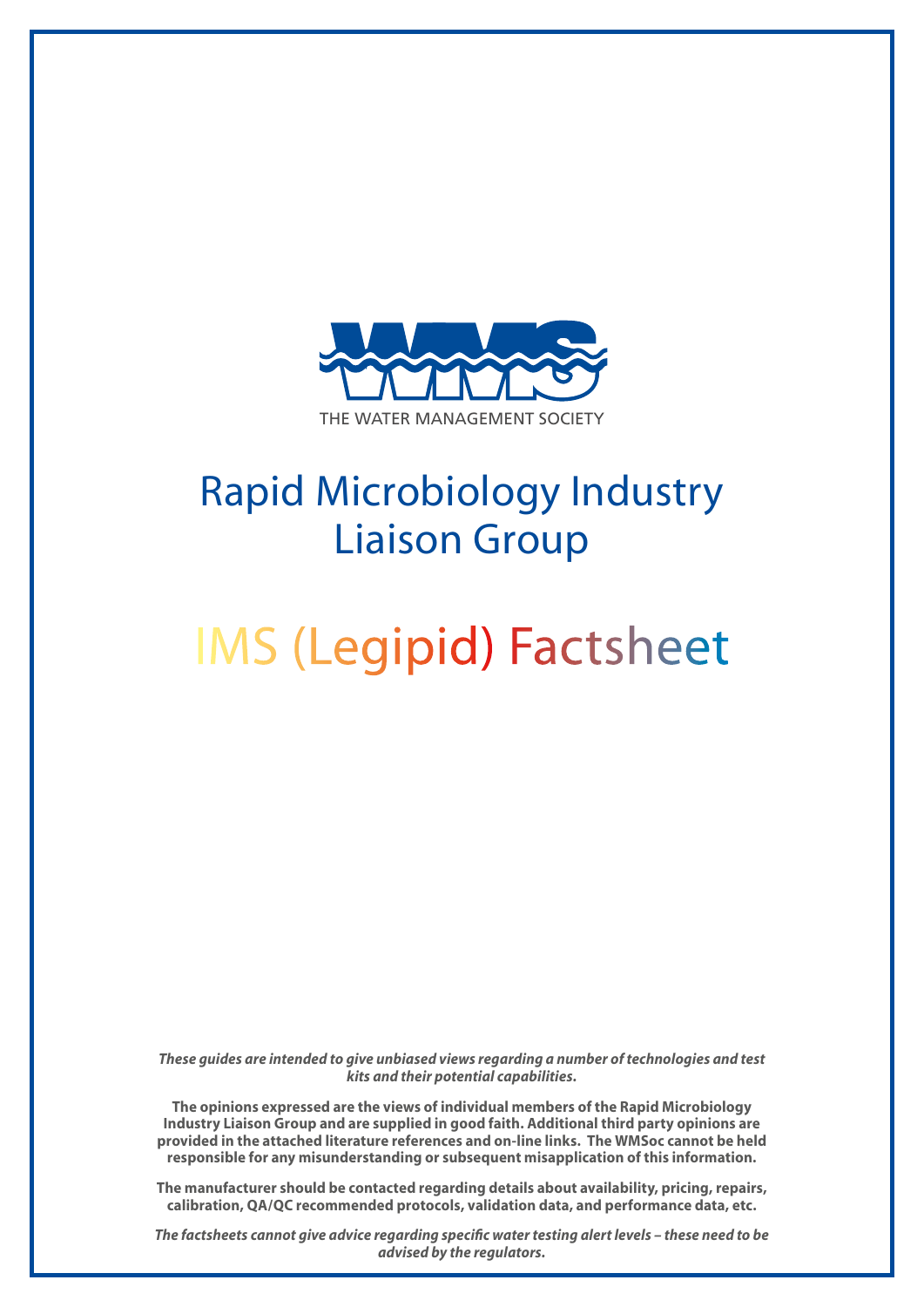

### Rapid Microbiology Industry Liaison Group IMS (Legipid) Factsheet

## IMS (LEGIPID) SUMMARY TABLE

- IMS is a primary detection method i.e. it does not require a culture step.
- Samples require concentration as per ISO 11731
- Rapid testing time (approx 1 hour/ 20 tests)
- More specific and more sensitive than traditional culture methods
- Approximately 12% of positive results and 5% of negative results are false
- Doesn't differentiate between *L. pneumophila* or serogroups

| Method                                                                                | Immuno-Magnetic Separation                                             |
|---------------------------------------------------------------------------------------|------------------------------------------------------------------------|
| Bacteria detected                                                                     | Legionella species                                                     |
| Pre-concentration as per ISO 11731                                                    | <b>YES</b>                                                             |
| Algorithm to convert results to CFU                                                   | <b>YES</b>                                                             |
| Can differentiate between live and dead cells                                         | LIVE only                                                              |
| Will detect viable but non-cultureable (VBNC)<br>bacteria                             | YES (reduced signal)                                                   |
| Interference from biocides and other water<br>treatment additives                     | None reported                                                          |
| Use with complex water samples<br>e.g. from cooling towers                            | <b>YES</b>                                                             |
| Laboratory or field                                                                   | Manual procedure, better in laboratory (automation in development)     |
| Are results comparable to current<br>plate counts?                                    | Yes (if photometer used)                                               |
| Would current plate technique still be<br>required?                                   | <b>No</b>                                                              |
| False positive<br>False negative                                                      | 11.6%<br>4.7%                                                          |
| Could rapid test give a positive result whilst<br>culture test gives negative result? | IMS detects VBNC and is not influenced by growth inhibitors (see 3ii). |

Suitable verification data should be supplied by any laboratories undertaking the testing (or UKAS accreditation). All tests should have positive and negative control data available - irrespective of whether laboratory or field-based. N.B. Not all methods are suitable for field-based testing.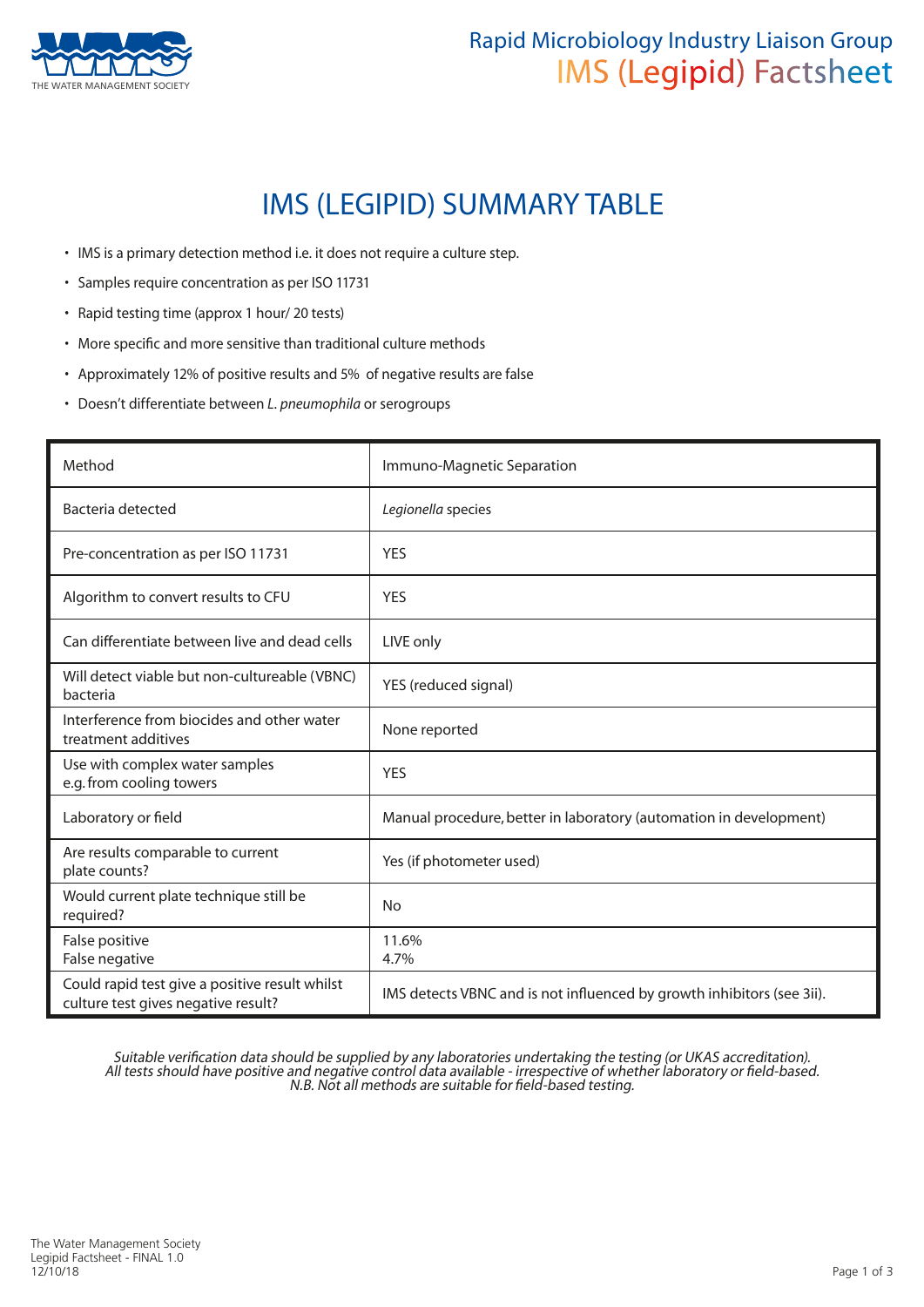| 1.    | <b>General</b>                                                               |                                                                                              |
|-------|------------------------------------------------------------------------------|----------------------------------------------------------------------------------------------|
| i.    | Name of Test:                                                                | <b>LEGIPID</b>                                                                               |
| ii.   | Scientific principles / basis for test:                                      | Immuno-magnetic separation & enzyme immune-assay                                             |
| iii.  | Sensitivity:<br>Specificity:<br>Limit of detection:                          | 95.3%<br>88.4%<br><b>Equivalent to culture</b>                                               |
| iv.   | Scientific publication references:                                           | Albalat et al. J. AOAC Int. 2014; 97(5):1403-1409<br>Díaz-Flores et al. BMC Micro 2015;15:91 |
| v.    | Patents:                                                                     | <b>Yes</b>                                                                                   |
| vi.   | Countries sold into:                                                         | Worldwide                                                                                    |
| vii.  | Manufacturer:<br>Supplier:                                                   | www.biotica.es<br>www.veras.eu                                                               |
| viii. | Commercially available:                                                      | Yes                                                                                          |
| ix.   | Micro-organism species detected:                                             | Legionella spp                                                                               |
| х.    | Lab based:<br>Field based:                                                   | Yes<br><b>Requires pipetting skills</b>                                                      |
| xi.   | Can the test be used to determine operational<br>control?<br>Trend analysis? | Yes<br>Yes, if photometer is used                                                            |
| xii.  | Independent end-user data:                                                   | Yes                                                                                          |
| xiii. | Method validated by third party:                                             | Yes (AOAC)                                                                                   |

| 2.   | <b>Application details</b>                 |                                                               |  |
|------|--------------------------------------------|---------------------------------------------------------------|--|
|      | Sample quality required:                   | Can be used with complex matrices such as cooling tower water |  |
| ii.  | What sample preparation                    | <b>None</b>                                                   |  |
|      | on-site is required:                       |                                                               |  |
| iii. | Does the sample need to be tested within a | <b>As per BS 7592</b>                                         |  |
|      | prescribed time scale (courier)?           |                                                               |  |
| iv.  | Sample bottle type:                        |                                                               |  |
|      | Sample volume required:                    | <b>As per BS 7592</b>                                         |  |